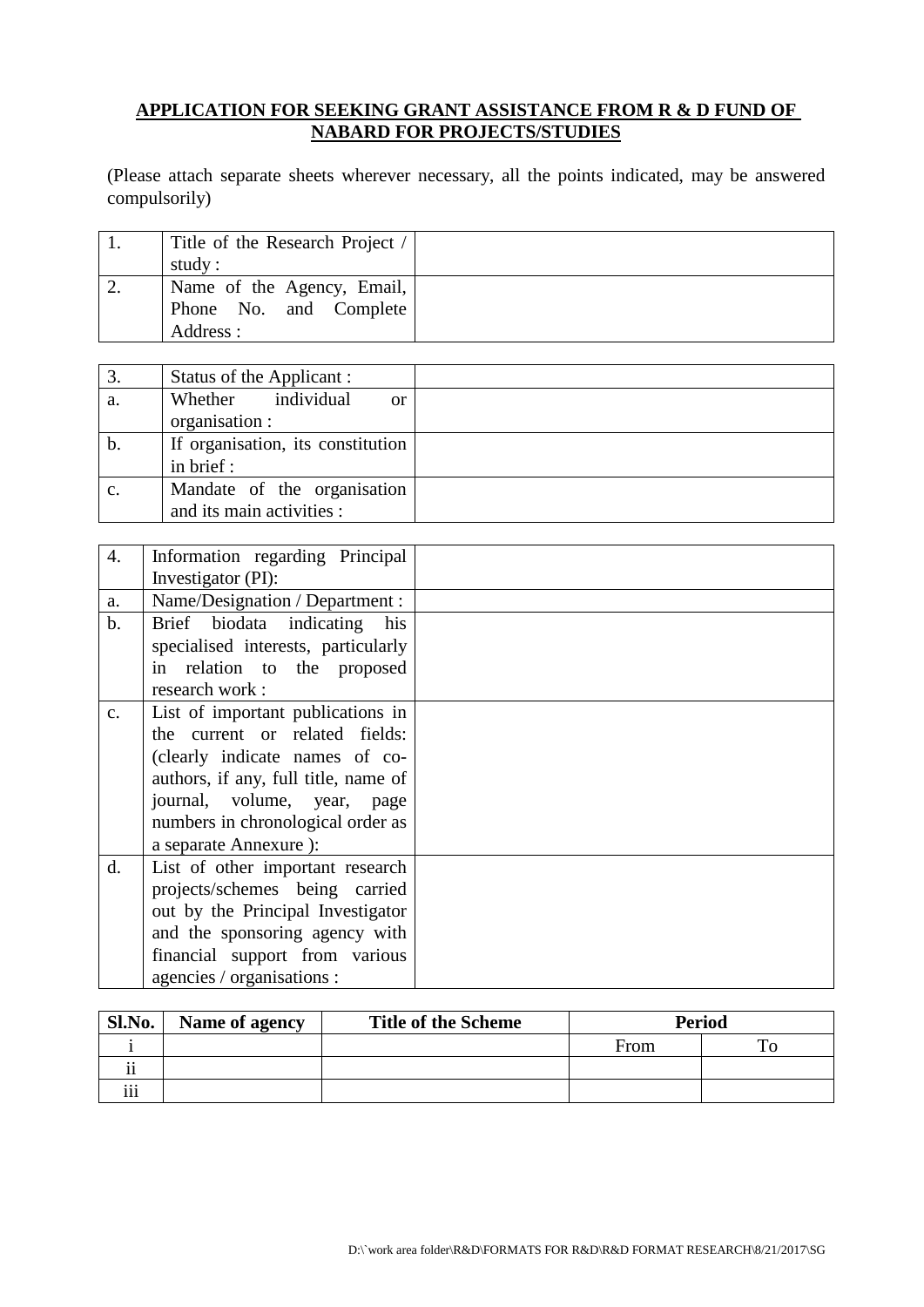| 4.5 | Details of any projects funded by NABARD which         |  |
|-----|--------------------------------------------------------|--|
|     | was/is being implemented at the sponsoring institution |  |
| 4.6 | Patents obtained & Details thereof                     |  |

| 5.             | Information regarding other research staff to be          |
|----------------|-----------------------------------------------------------|
|                | associated with the investigation / research person wise  |
| a.             | Name/Designation/Department :                             |
| $\mathbf{b}$ . | Brief bio data indicating his/her specialised interest    |
|                | particularly in relation to the proposed research work    |
| $C_{\bullet}$  | List of important publications in the current or related  |
|                | field (clearly indicate names of co-authors, if any, full |
|                | title, name of journal, volume, year, page numbers in     |
|                | chronological order as a separate Annexure) :             |
| d.             | List of other research projects / schemes being carried   |
|                | out by the Co-Investigator and the sponsoring agency      |
|                | with financial support from various agencies              |
|                | organisations                                             |

| Sl.No.          | Name of agency | <b>Title of the Scheme</b> | <b>Period</b> |  |
|-----------------|----------------|----------------------------|---------------|--|
|                 |                |                            | From          |  |
| $\cdot$ .       |                |                            |               |  |
| $\cdots$<br>111 |                |                            |               |  |

5.5. Details of any projects funded by NABARD which was / is being implemented at the institution to which the co-investigators belong:

| Sl.No.          | Name of agency | Title of scheme |      | <b>Period</b> |
|-----------------|----------------|-----------------|------|---------------|
|                 |                |                 | From | m.            |
| $\cdot\cdot$    |                |                 |      |               |
| $\cdots$<br>111 |                |                 |      |               |

| 5.6. | Patents obtained and details thereof :                  |  |
|------|---------------------------------------------------------|--|
| 6.   | Availability of technical staff:                        |  |
| 7.   | Actual location where the research work will be carried |  |
|      | out:                                                    |  |
| 8.   | Whether the project has been / was submitted to any     |  |
|      | other agency and, if so, what was their feedback?       |  |
| 9.   | Specify (self-contained details) the nature of research |  |
|      | project proposed to be undertaken with assistance from  |  |
|      | the R & D Fund of NABARD):                              |  |
| 9.1  | <b>Objectives:</b>                                      |  |
|      | (Should be precise, result oriented and achievable      |  |
|      | within a specified period of time. Before stating the   |  |
|      | objectives, a statement of the importance and the       |  |
|      | relevance of the problem in the background of which     |  |
|      | the objectives have been formulated, may be given. The  |  |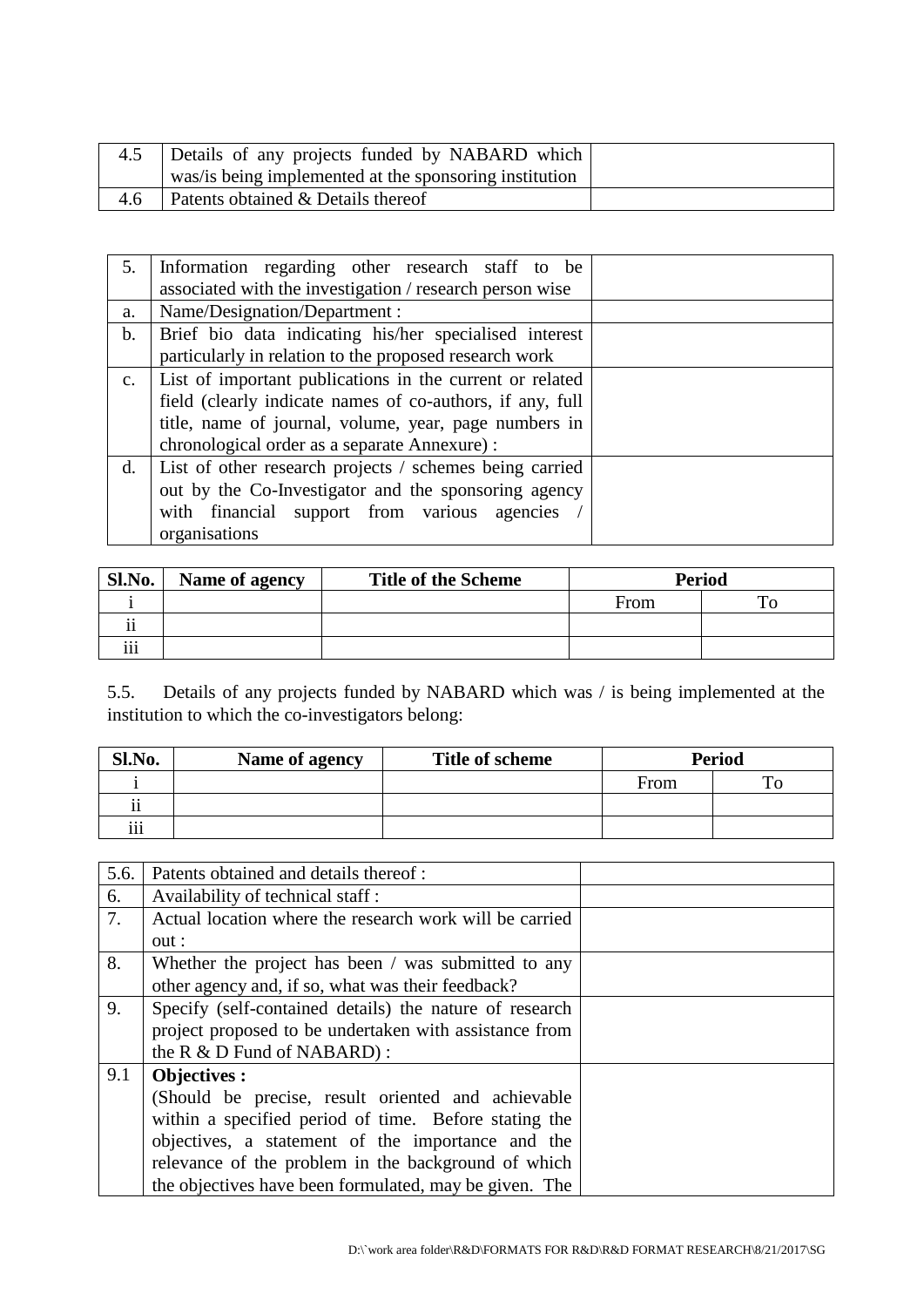|                           | assumptions made and a clear-cut formulation of the                     |  |
|---------------------------|-------------------------------------------------------------------------|--|
|                           | basic hypothesis to be tested may also be given.)                       |  |
| 9.2                       | Practical / Scientific utility : (Practical utility of the              |  |
|                           | project including socio-economic implications of the                    |  |
|                           | results likely to be achieved through this project,                     |  |
|                           | necessity for further research indicating the gap in the                |  |
|                           | knowledge on the subject.)                                              |  |
| 9.3                       | Clearly state how the research proposal would benefit<br><b>NABARD?</b> |  |
| 9.4                       | Review of research conducted / being conducted on the                   |  |
|                           | subject in India and abroad.                                            |  |
| a.                        | At the sponsoring institution: (State preliminary work                  |  |
|                           | already done, techniques standardised data collected                    |  |
|                           | $etc.$ ):                                                               |  |
| $\mathbf b$               | Research work done and in progress in India :                           |  |
| $\mathbf{c}$ .            | Research work done and in progress in abroad :                          |  |
| d.                        | Review of literature available on the subject :                         |  |
| 10.                       | <b>Technical Feasibility</b>                                            |  |
| $\overline{\mathbf{i}}$ . | Explain the technical feasibility:                                      |  |
| ii.                       | In what way the proposed research is technically                        |  |
|                           | different from those undertaken by Agricultural                         |  |
|                           | Universities, ICAR, IARI, ICMR, CSIR and agencies                       |  |
|                           | already working on the subject?<br>What is the                          |  |
|                           | uniqueness of the proposed work?                                        |  |
| iii.                      | What technical innovations are proposed to<br>be                        |  |
|                           | introduced?                                                             |  |
| 11.                       | Sample Size & Methodology:                                              |  |
|                           | (This is an informative statement indicating essential                  |  |
|                           | items of contemplated programme giving insight into                     |  |
|                           | the methodology and experimental techniques to be                       |  |
|                           | employed for executing the research programmes/plan.                    |  |
|                           | For technical projects, information on sketch of                        |  |
|                           | experiments, treatments proposed, observations to be                    |  |
|                           | collected, statistical analysis, etc. Whether these studies             |  |
|                           | cover all the objectives? Relevant quantitative data on                 |  |
|                           | sample size like area of field trials, size of plots,                   |  |
|                           | number of greenhouse pot cultures etc., to be given). A                 |  |
|                           | well prepared year wise/quarter wise plan of work is                    |  |
|                           | essential for the appraisal of research proposal.                       |  |

|      | Observations :                                                 |  |
|------|----------------------------------------------------------------|--|
|      | The main items of observations is to be recorded: (Give a      |  |
|      | list of all major observations / parameters including          |  |
|      | chemical, biochemical, biometrics, etc., of laboratory, field, |  |
|      | and glass house studies).                                      |  |
| ii.  | Arrangements for analysing and processing the data.            |  |
| iii. | The items of investigation for which collaboration with        |  |
|      | other agencies is required / proposed : (indicate the          |  |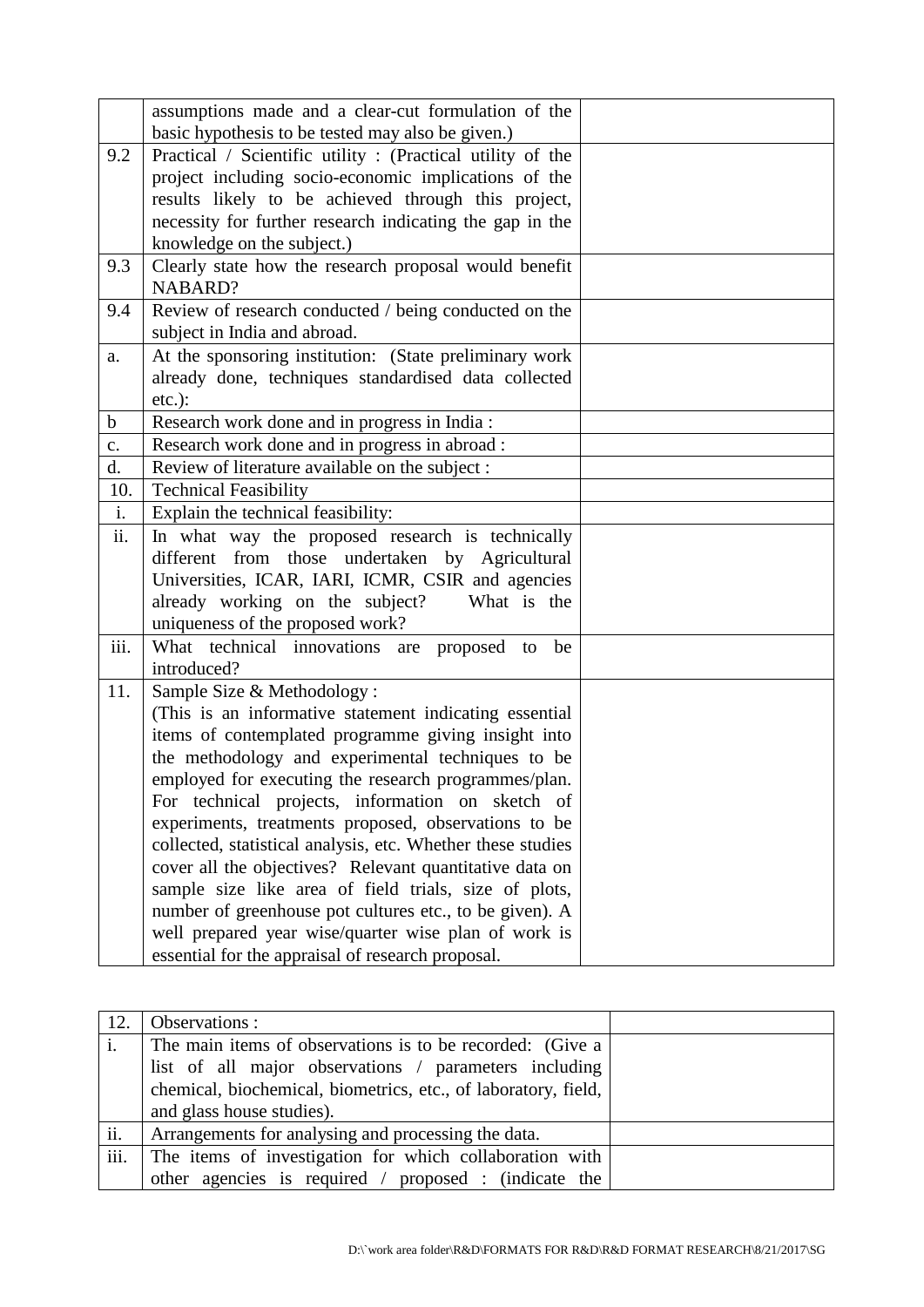| collaboration with other Section / Department / Institutions) |  |
|---------------------------------------------------------------|--|

| 13.  | Duration of project / study and phases of the work plan      |
|------|--------------------------------------------------------------|
| 1.   | Total duration in days / weeks / months :                    |
| ii.  | Equivalent number of quarters :                              |
| iii. | Weekly / quarter wise phasing of activities / work plan: (If |
|      | more than one experiment / study to be conducted, a flow     |
|      | chart may be given as shown below)                           |

| Sl. | Quarter/Week $(s)$ /Day $(s)$ | Activities/Tasks to be Accomplished |
|-----|-------------------------------|-------------------------------------|
| No. |                               |                                     |
| . . |                               |                                     |
| ∠.  |                               |                                     |
| J.  |                               |                                     |

14. Staff requirements : Details of research, technical and other investigating staff actually to be employed in the project may be provided as under :

| S1.<br>No.          | Qualifications | Designation | No. | Scale of Pay (Rs.) |
|---------------------|----------------|-------------|-----|--------------------|
|                     |                |             |     |                    |
| $\cdot \cdot$<br>11 |                |             |     |                    |
| iii                 |                |             |     |                    |

| 15. | <b>Financial Aspects</b>                                                               |  |
|-----|----------------------------------------------------------------------------------------|--|
|     | The following financial particulars may be furnished indicating the year wise / item   |  |
|     | wise recurring and non recurring expenditure. (Details as to how these estimations are |  |
|     | made and justification for each item to be given)                                      |  |

A. Non-recurring Expenditure

| Sl.<br>No. | <b>Items</b> | Year I | Year II | <b>Total</b> |
|------------|--------------|--------|---------|--------------|
|            |              |        |         |              |
|            |              |        |         |              |
|            |              |        |         |              |
|            |              |        |         |              |
|            |              |        |         |              |
|            |              |        |         |              |
|            |              |        |         |              |

|         | Recurring Expenditure |        |         |       |
|---------|-----------------------|--------|---------|-------|
|         |                       |        |         |       |
| Sl. No. | Items                 | Year i | Year II | Total |
|         | Salary / Honorarium   |        |         |       |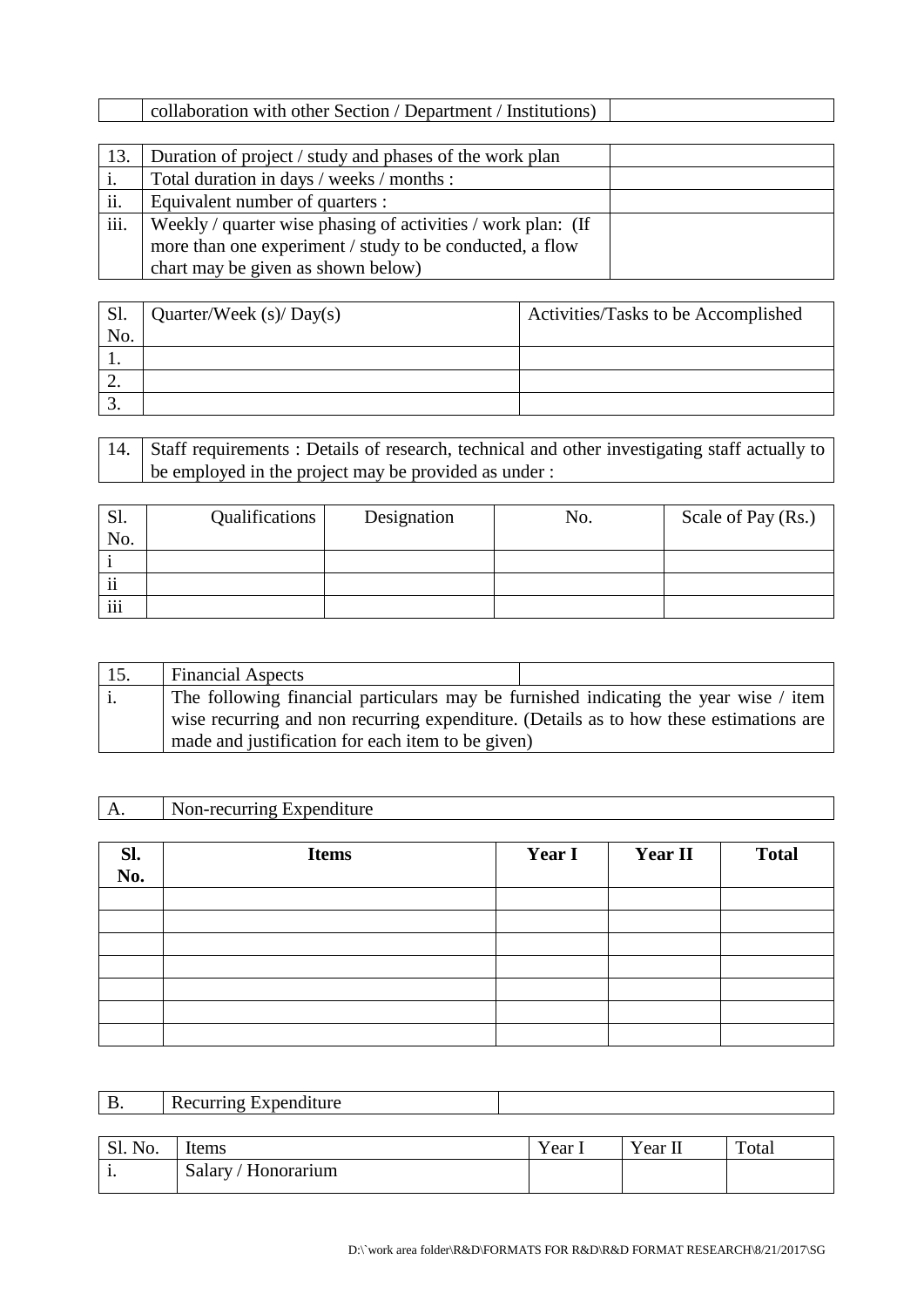| ii.   | Travel                            |  |  |
|-------|-----------------------------------|--|--|
| iii.  | Stationery, typing, printing etc. |  |  |
| iv.   | Contingencies (specify)           |  |  |
| V.    | Other (specify)                   |  |  |
| Total |                                   |  |  |

**Grand Total (A+B)**

## **Note :**

| $\mathbf{1}$ . | Perquisites like LFC, medical expenses, etc., should not be<br>included.                                                                                                                                                                                                                                                                    |  |
|----------------|---------------------------------------------------------------------------------------------------------------------------------------------------------------------------------------------------------------------------------------------------------------------------------------------------------------------------------------------|--|
|                | ii. Indicate particulars of capital expenditure included in the project<br>and justification for inclusion of each item (except a few<br>additional laboratory equipment, medicines and chemicals<br>essentially required, other items will not be considered. In case<br>of equipment, justify the include specifications and quotations). |  |

| <b>16.</b> | <b>Details of Expenditure Sharing</b> |  |
|------------|---------------------------------------|--|
|            | Share of the Agency:                  |  |
| ii.        | Share of NABARD:                      |  |

|  | 17. | Any other details, relevant to the project: |  |  |
|--|-----|---------------------------------------------|--|--|
|--|-----|---------------------------------------------|--|--|

| 18.              | <b>Certificate / Undertaking:</b>                                                                                                                  |  |
|------------------|----------------------------------------------------------------------------------------------------------------------------------------------------|--|
| A.               | Certified that:                                                                                                                                    |  |
| $\overline{i}$ . | The research work proposed under the<br>project does not in any way duplicate the<br>research work already done or being carried<br>out elsewhere. |  |
| ii.              | No research project in the proposed area is<br>ongoing in the agency or in any other<br>agency, as a part of normal or sponsored<br>research.      |  |
| iii.             | The proposed research does not fall within<br>the normal and routine activities of the<br>applicant / agency.                                      |  |
| iv.              | The proposed research / study has the<br>approval of the competent authority of the<br>applicant / agency                                          |  |
| V.               | That the facilities and infrastructure of the<br>institution will be made available for the<br>study / research.                                   |  |
| <b>B.</b>        | We undertake:                                                                                                                                      |  |
| $\mathbf{i}$ .   | To commence and complete the work as per<br>the approval time schedule, if sanctioned.                                                             |  |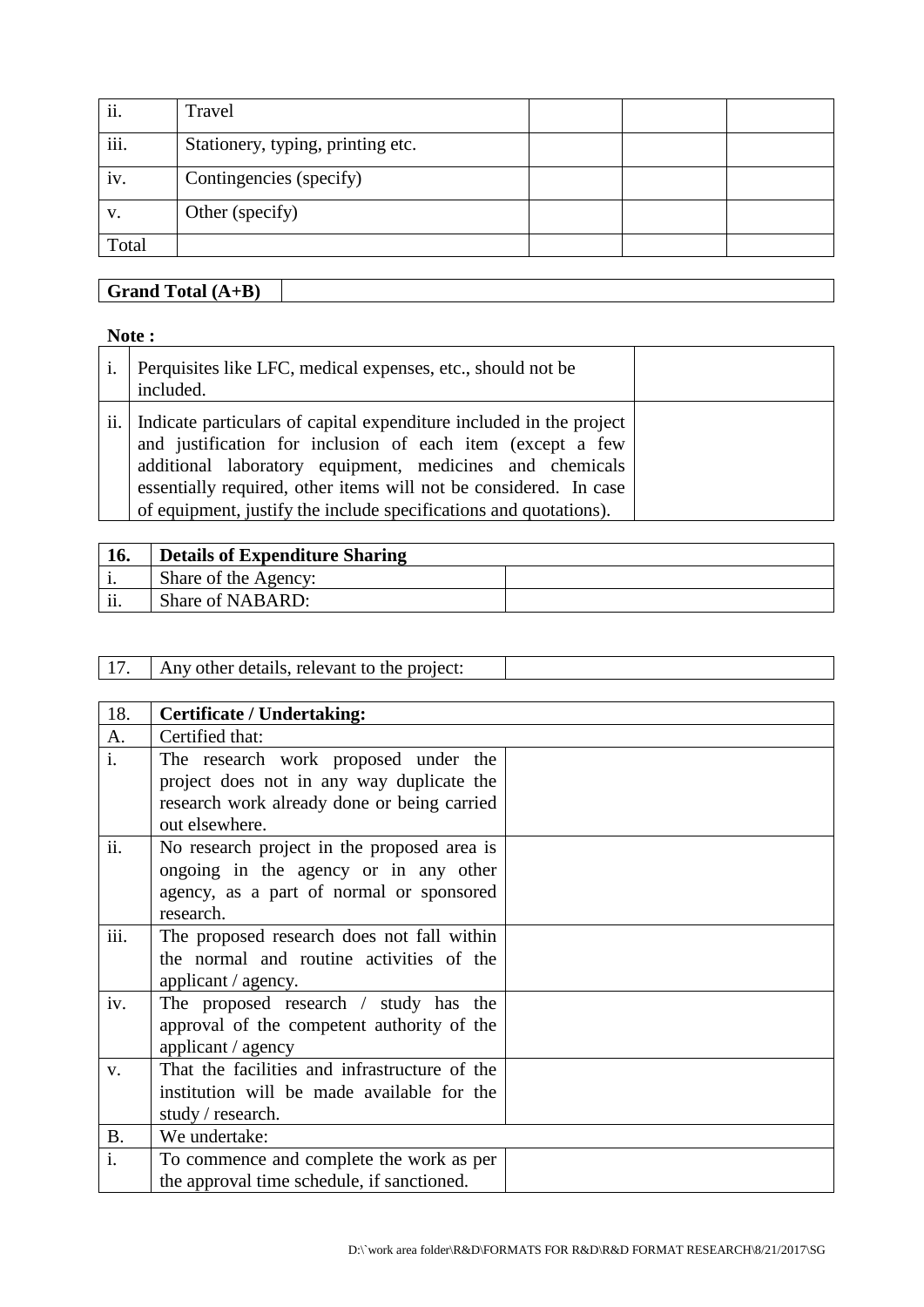| ii.                       | That the project / study will be open to any<br>designated team of NABARD at any point of |  |
|---------------------------|-------------------------------------------------------------------------------------------|--|
|                           | time.                                                                                     |  |
| $\overline{\text{iii}}$ . | To refund at once the entire amount of grant                                              |  |
|                           | provided by NABARD if the amount is not                                                   |  |
|                           | utilised for the approved purpose or found<br>misused.                                    |  |
| iv.                       | To maintain separate accounts showing                                                     |  |
|                           | details of income and expenditure in respect                                              |  |
|                           | of each of the projects for which the                                                     |  |
|                           | assistance is extended by NABARD                                                          |  |
| V.                        | To submit periodic expenditure statement                                                  |  |
|                           | and utilisation certificates prescribed by                                                |  |
|                           | NABARD from time to time.                                                                 |  |
| vi.                       | That we shall not publish the reports or                                                  |  |
|                           | results of research without written prior                                                 |  |
|                           | permission from NABARD.                                                                   |  |
| vii.                      | That NABARD's support to the project                                                      |  |
|                           | would be acknowledged at the appropriate                                                  |  |
|                           | places (i.e., at the site, in the report, etc.).                                          |  |
| viii.                     | To share, with Nabard, the monetary benefits                                              |  |
|                           | in terms of patents / royalties, if any, arising                                          |  |
|                           | out of the research / study.                                                              |  |
| ix.                       | That the principal investigator will continue                                             |  |
|                           | to work on the project and shall not be                                                   |  |
|                           | transferred elsewhere till the completion of                                              |  |
|                           | the project.                                                                              |  |

| 19.  | <b>Bank Details</b>                        |  |
|------|--------------------------------------------|--|
| i.   | Name of the account holder to whom the     |  |
|      | payment is to be made (as appearing in the |  |
|      | bank account) :                            |  |
| ii.  | Name of the Bank:                          |  |
| iii. | Name, Address & Contact details of the     |  |
|      | Branch:                                    |  |
| iv.  | <b>Account Number:</b>                     |  |
| V.   | RTGS /NEFT/IFS Code:                       |  |
| vi.  | Type of account (Savings / Current etc.)   |  |

| 20. | Permanent Account Number (PAN) of the       |  |
|-----|---------------------------------------------|--|
|     | Agency                                      |  |
|     |                                             |  |
| 21. | Whether exempted from TDS? If yes,          |  |
|     | attach the copy of exemption certificate as |  |
|     | per Section 194 J of Income Tax Act,        |  |
|     | 1961                                        |  |